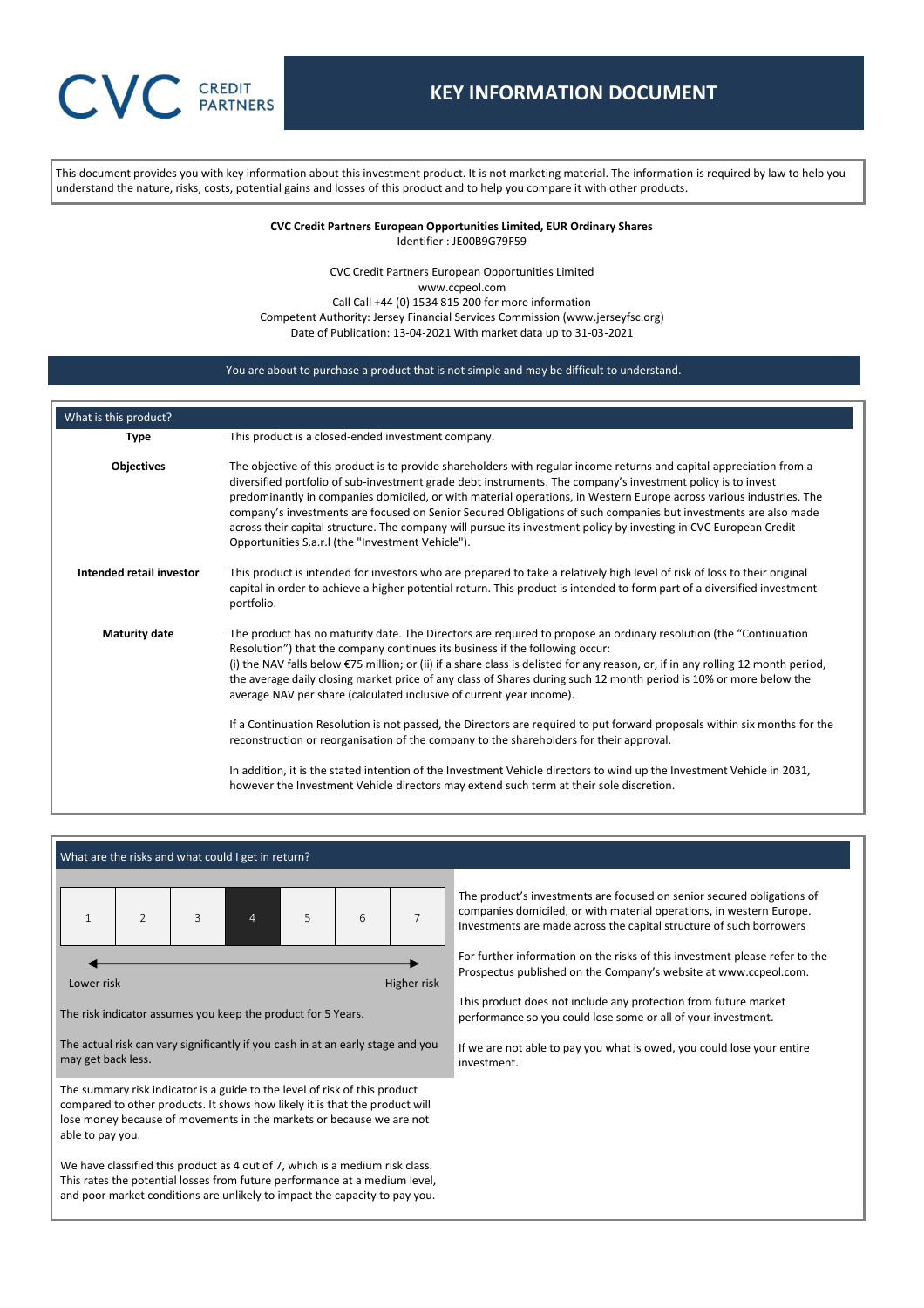| Investment EUR 10,000  |                                     |           |           |           |  |  |
|------------------------|-------------------------------------|-----------|-----------|-----------|--|--|
| <b>Scenarios</b>       | 1 Year                              | 3 Years   | 5 Years   |           |  |  |
| <b>Stress scenario</b> | What you might get back after costs | 639.20    | 4 2 5 9.6 | 3 208.5   |  |  |
|                        | Average return each year            | $-93.61%$ | $-24.76%$ | $-20.34%$ |  |  |
| Unfavourable scenario  | What you might get back after costs | 8035.8    | 7 107.8   | 6 657.0   |  |  |
|                        | Average return each year            | $-19.64%$ | $-10.76%$ | $-7.82%$  |  |  |
| Moderate scenario      | What you might get back after costs | 10 350.4  | 10 984.0  | 11 655.2  |  |  |
|                        | Average return each year            | 3.50%     | 3.18%     | 3.11%     |  |  |
|                        | What you might get back after costs | 13 126.2  | 16 712.5  | 20 091.5  |  |  |
| Favourable scenario    | Average return each year            | 31.26%    | 18.67%    | 14.97%    |  |  |

This table shows the money you could get back over the next 5 Years, under different scenarios, assuming that you invest EUR 10,000.

The scenarios shown illustrate how your investment could perform. You can compare them with the scenarios of other products.

The scenarios presented are an estimate of future performance based on evidence from the past on how the value of this investment varies, and are not an exact indicator. What you get will vary depending on how the market performs and how long you keep the investment/product.

The stress scenario shows what you might get back in extreme market circumstances, and it does not take into account the situation where we are not able to pay you.

The figures shown include all the costs of the product itself, but may not include all the costs that you pay to your advisor or distributor. The figures do not take into account your personal tax situation, which may also affect how much you get back.

# What happens if CVC Credit Partners European Opportunities Limited is unable to pay out?

The company's shares are listed on the Premium segment of the London Stock Exchange's main market. Should the company be liquidated, the amount you receive for your holding will be based on the value of assets available for distribution after all other liabilities have been paid. Shareholders in this company do not have the right to make a claim to the Financial Services Compensation Scheme or any other compensation scheme in the event that the company is unable to pay out.

## What are the costs?

The Reduction in Yield (RIY) shows what impact the total costs you pay will have on the investment return you might get. The total costs take into account one-off, ongoing and incidental costs.

The amounts shown here are the cumulative costs of the product itself, for three different holding periods. They include potential early exit penalties. The figures assume you invest EUR 10,000. The figures are estimates and may change in the future.

#### **Costs over time**

The person selling you or advising you about this product may charge you other costs. If so, this person will provide you with information about these costs, and show you the impact that all costs will have on your investment over time.

The following costs are not included in the entry and exit fee calculation: broker commission, entry and exit charges paid to your fund manager, platform fees, mark ups, stamp duty, transaction tax and foreign exchange costs.